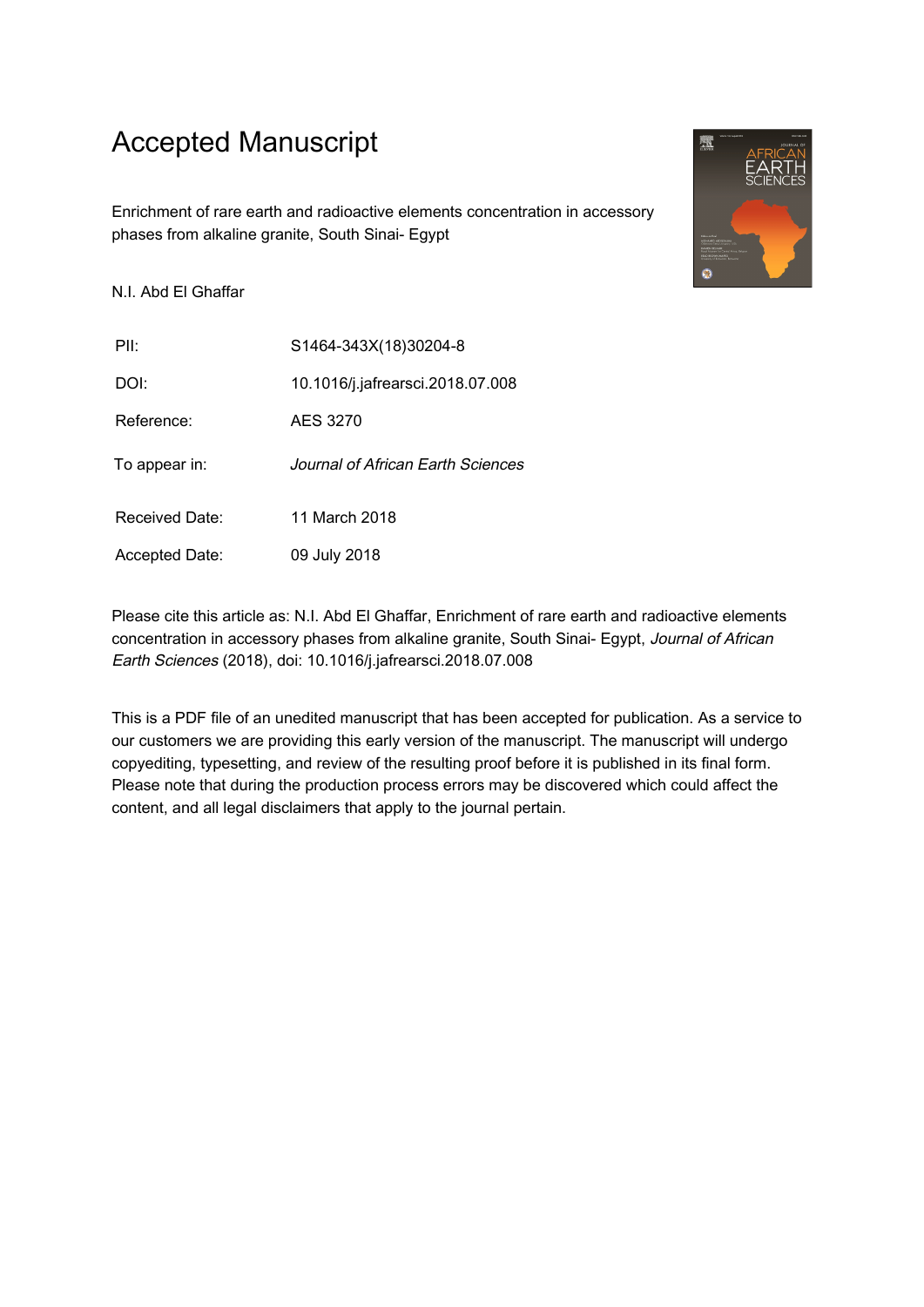| $\mathbf{1}$   | Enrichment of rare earth and radioactive elements concentration in accessory phases from    |
|----------------|---------------------------------------------------------------------------------------------|
| $\overline{2}$ | alkaline granite, South Sinai- Egypt                                                        |
| 3              | Abd El Ghaffar, N.I.                                                                        |
| 4              | Geological Sciences Department, National Research Centre, Dokki, 12622 Cairo, Egypt         |
| 5              | Corresponding author: E-mail: nahla169@yahoo.com                                            |
| 6              | Tel: +201003801148                                                                          |
| 7              | Fax: 002 02 3370931                                                                         |
| 8              | Abstract                                                                                    |
| 9              | The occurrence of a unique accessory mineral association in alkaline granite of             |
| 10             | Wadi Umm Adawi-Yahmid area, South Sinai with significant enrichment of Rare earth           |
| 11             | elements (REE), Th, U and Y is described. These minerals are chevkinite, zircon,            |
| 12             | monazite, apatite and thorite. Chevkinite is recorded for the first time in this type of    |
| 13             | granite. Petrographical and textural criteria indicate that apatite, zircon and chevkinite  |
| 14             | are the early crystallized phases while thorite and monazite are the late phase. REE        |
| 15             | abundance is clearly indentified in chevekinite, monazite and Apatite while; Th, U, Y are   |
| 16             | concentrated in chevkinite and zircon. The distribution of REEs, Th, U and Y in alkaline    |
| 17             | granite result from processes allowing substitution, redistribution and enrichment such     |
| 18             | processes include late or post magmatic (fractionation and alteration). Alkaline granite of |
| 19             | the studied area and its weathering product may be considered as a potential source of      |
| 20             | REEs, Th, U and Y.                                                                          |
| 21             | Keywords: Alkaline granite, Chevkinite, Zircon, monazite, Thorite, Rare earth elements,     |
| 22             | Th, U, South Sinai.                                                                         |
| 23             | 1. Introduction                                                                             |
| 24             | Southern Sinai basement rocks include numerous Neoproterozoic plutons of A-                 |
| 25             | type granite which are considered as a promising source for the rare and radioactive        |
| 26             | elements.                                                                                   |
| 27             | Rare earth elements (REE) and radioactive elements are regularly associated with            |
| 28             | high fractionated granite and pegmatites. Enrichment of REE, U, Th, Nb, Zr and Hf result    |
| 29             | due to the presence of significant accessory minerals like, zircon, monazite, allanite,     |
| 30             | chevkinite, apatite and thorite, (Shurmann, 1966; Rogers and Adams, 1969; Bea, 1996;        |
| 31             | Rogers and Adams, 1969; Bea, 1996; Linnen and Keppler, 1997; Förster, 2006; Vlach           |